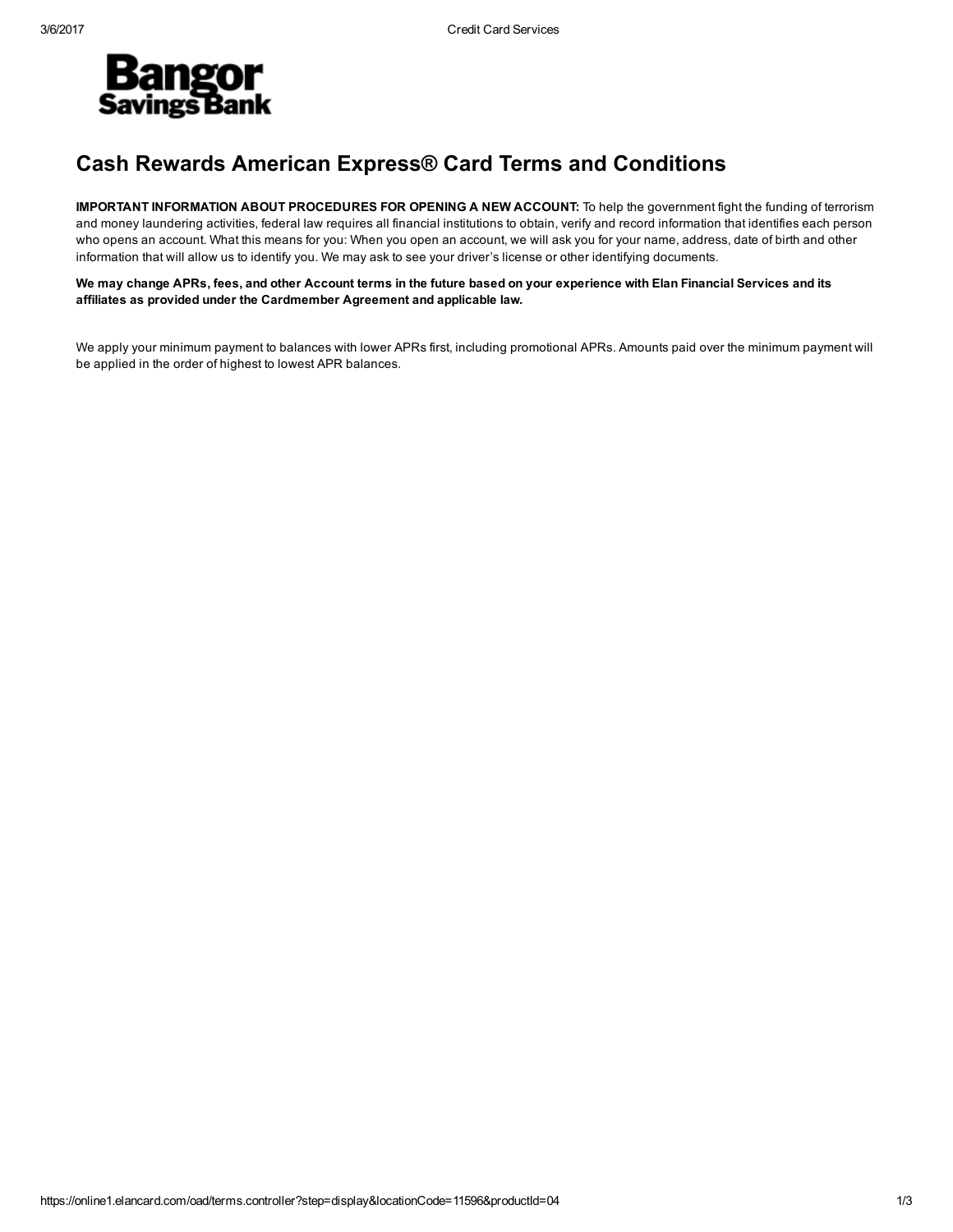## Disclosure of Credit Card Terms

| <b>Interest Rates and Interest Charges</b>  | Cash Rewards American Express® Card                                                                  |
|---------------------------------------------|------------------------------------------------------------------------------------------------------|
| Annual Percentage Rate (APR) for            | Cash Rewards: $\mathbf{0\%}$ introductory APR for the first 6 billing cycles. After that,            |
| <b>Purchases</b>                            | $12.49\%$ to $23.49\%$ based on your creditworthiness when you open your account.                    |
|                                             | This APR will vary with the market based on the Prime Rate.                                          |
| <b>APR for Balance Transfers</b>            | Cash Rewards: 0% introductory APR for the first 6 billing cycles for balances transferred within     |
|                                             | 186 days from account opening. After that,                                                           |
|                                             | 12.49% to 23.49% based on your creditworthiness when you open your account.                          |
|                                             | This APR will vary with the market based on the Prime Rate.                                          |
| <b>APR for Cash Advances</b>                | Cash Rewards: 24.49%                                                                                 |
|                                             |                                                                                                      |
|                                             | This APR will vary with the market based on the Prime Rate.                                          |
| Penalty APR and When it Applies             | Not applicable                                                                                       |
| How to Avoid Paying Interest on             | Your due date is 24 - 30 days after the close of each billing cycle. We will not charge you interest |
| <b>Purchases</b>                            | on purchases if you pay your entire balance by the due date each month.                              |
| Minimum Interest Charge                     | If you are charged interest, the charge will be no less than \$2.                                    |
| For Credit Card Tips from the               | To learn more about factors to consider when applying for or using a credit card, visit the website  |
| <b>Consumer Financial Protection Bureau</b> | of the Consumer Financial Protection Bureau at http://www.consumerfinance.gov/learnmore              |
| Fees                                        | Cash Rewards American Express® Card                                                                  |
| <b>Annual Fee</b>                           |                                                                                                      |
| Annual Membership Fee                       | <b>None</b>                                                                                          |
| <b>Transaction Fees</b>                     |                                                                                                      |
| <b>Balance Transfer</b>                     | Either $3\%$ of the amount of each transfer or $$5$ minimum, whichever is greater.                   |
| Convenience Check Cash Advance <sup>1</sup> | Either 3% of the amount of each advance or \$5 minimum, whichever is greater.                        |
| Cash Advance ATM                            | Either 4% of the amount of each advance or \$10 minimum, whichever is greater.                       |
| Cash Advance<br>۱.                          | Either 4% of the amount of each advance or \$10 minimum, whichever is greater.                       |
| Cash Equivalent Advance                     | Either 4% of the amount of each advance or \$20 minimum, whichever is greater.                       |
| Overdraft Protection <sup>2</sup>           | \$10                                                                                                 |
| Foreign Transaction                         | 2% of each foreign purchase transaction or foreign ATM advance transaction in U.S. Dollars           |
|                                             | 3% of each foreign purchase transaction or foreign ATM advance transaction in a Foreign              |
|                                             | Currency                                                                                             |
| <b>Penalty Fees</b>                         |                                                                                                      |
| Late Payment                                | Up to $$37$                                                                                          |
| <b>Returned Payment</b>                     | Up to \$35                                                                                           |
| Overlimit                                   | <b>None</b>                                                                                          |

How We Will Calculate Your Balance: We use a method called 'average daily balance (including new purchases)'. See your Cardmember Agreement for more details.

Billing Rights: Information on your rights to dispute transactions and how to exercise those rights is provided in your Cardmember Agreement.

The information about the costs of the card described in this application is accurate as of 03/2017. This information may have changed after this date. To find out what may have changed, call us at 1-866-323-3587 (we accept relay calls) or write to us at P.O. Box 6354, Fargo, ND 58125-6354.

<sup>1</sup>Not all products receive Convenience Checks.

<sup>2</sup>Not all products offer Overdraft Protection. \$10 per occurrence.

How Variable Interest Rates Are Determined: After the introductory period, your interest rate is a variable rate and is determined by a combination of the Prime Rate (which may vary) added to a margin (which does not change). Because the Prime Rate may vary, your variable interest rate will go up or down if the Prime Rate changes. If you are granted an Account, the following rates on the Account are variable: Non-Introductory Purchase Rate; Non-Introductory Balance Transfer Rate; Cash Advance Rate. More information is available in the Cardmember Agreement.